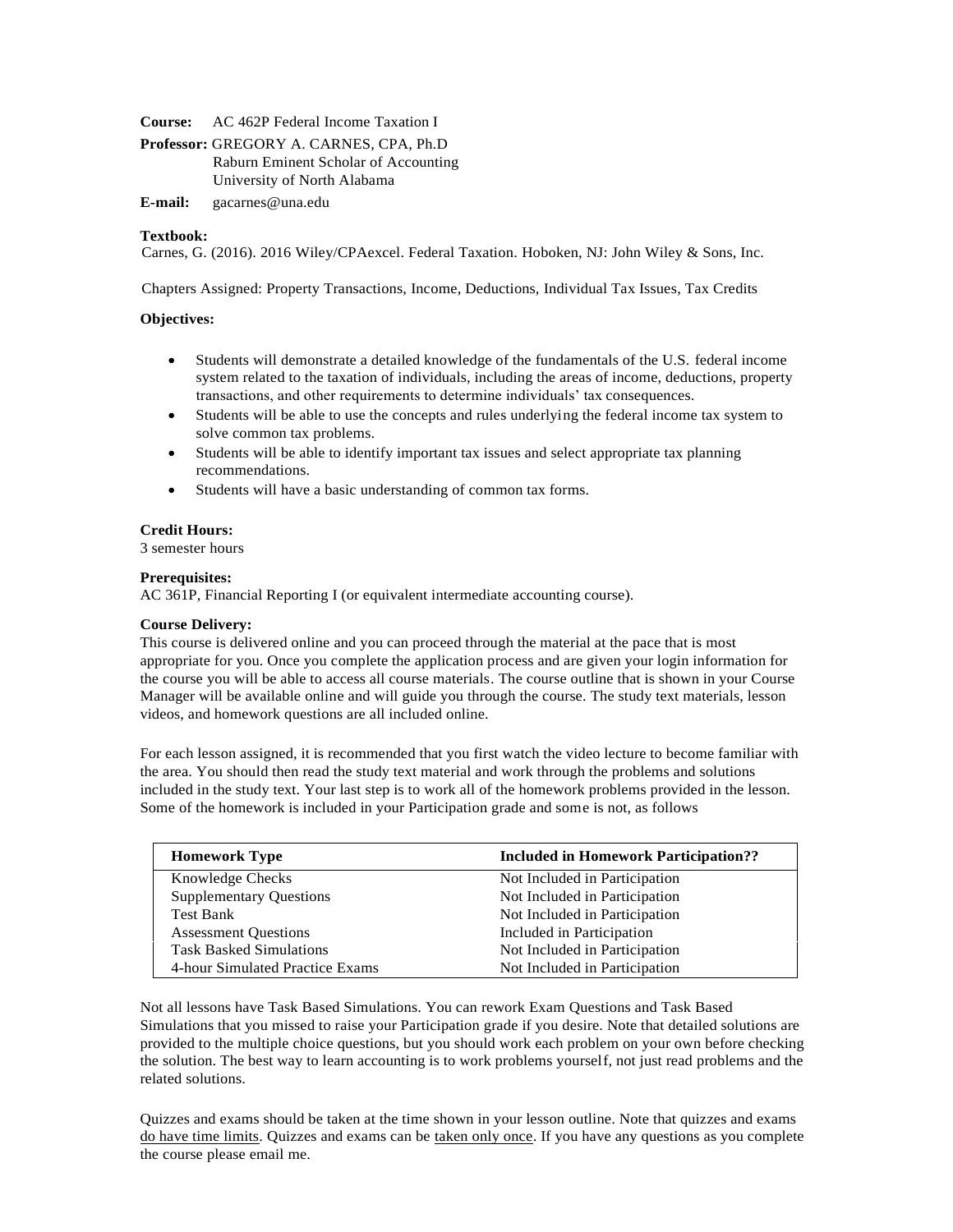# **Course Access and Enrollment Issues:**

- 1. Once your application has been processed and you are officially admitted as a student at UNA and enrolled in this course, you will receive an email from the professor welcoming you to the course.
- 2. The University of North Alabama allows students two semesters to complete the requirements for a specific course, subject to the approval of the instructor. If you do not complete the course in the semester of your initial enrollment, you will receive a grade of "Incomplete" and will be able to complete the course in the following semester. If you do not complete the course by the end of the second semester of enrollment, then you automatically receive a failing grade for the course.
- 3. The content covered in this course is very similar to the content covered in the face-to-face courses offered at UNA. If you plan to pursue the CPA license, we advise you to be familiar with the requirements for the state where you plan to sit for the CPA exam to insure that the courses you complete are appropriate. These requirements can vary substantially across states (see [www.nasba.org f](http://www.nasba.org/)or a listing of State Boards of Accountancy websites).

## **Course Assessments and Final Grade:**

The following are the general policies for this class. Deviations may be necessary.

- 1. There will be four exams and eight quizzes.
- 2. All exams and quizzes will be given on-line and will focus on problem-solving skills. Students will be allowed no more than two hours for each exam and no more than 30 minutes for each quiz.
- 3. All exams and quizzes will be open book and notes, but each student must complete the tests without assistance from other individuals.
- 4. DO NOT CHEAT ON EXAMS OR QUIZZES. Anyone who cheats will receive an F for the course.
- 5. Final grades are determined as follows:

| Homework | $\frac{0}{0}$<br>10 |
|----------|---------------------|
| Exams    | 70                  |
| Quizzes  | 20                  |
|          |                     |
|          |                     |
|          |                     |
| $- - -$  |                     |
| Total    | 100                 |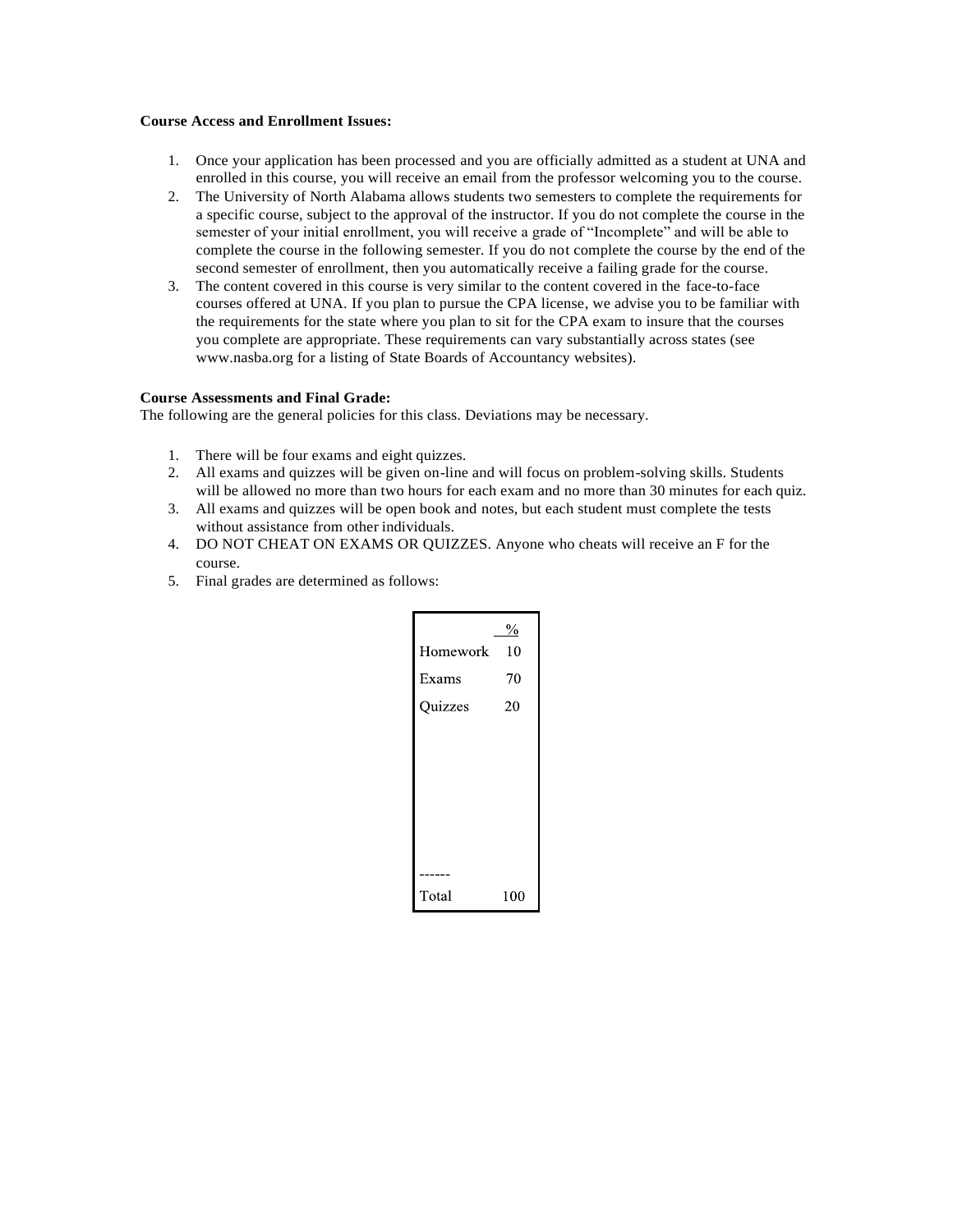Grades will be assigned as follows:

90% or above  $= A$  $80\%$  to  $90\% = B$ 70% to  $80% = C$ 60% to  $70% = D$ Below  $60\% = F$ 

Your grade will be the percentage of your total points earned to 530 points.

#### **Topics Covered:**

Federal Taxation of Property Transactions Sales and Dispositions of Assets Capital Gains and Losses Section 1231 Assets Section 1231 Assets—Cost Recovery Like-Kind Exchanges and Involuntary Conversions Other Nonrecognition Transactions Income Gross Income—Concepts, Interest, and Dividends Gross Income—Other Inclusions Gross Income—Exclusions Taxation of Income from Business Entities Accounting Methods and Periods

Taxation of Employee Benefits

Taxation of Retirement Plans

**Deductions** 

| Deductions—Basic Principles                  |
|----------------------------------------------|
| Deductions for AGI                           |
| Itemized Deductions—Medical, Taxes, Interest |
| Itemized Deductions—Other                    |
| <b>Employee Business Expenses</b>            |
| Deductions—Losses and Bad Debts              |
| Limitations on Business Deductions           |
| Individual Tax Issues                        |
| Personal and Dependency Exemptions           |
| <b>Filing Status</b>                         |
| Alternative Minimum Tax and Other Taxes      |
| Tax Planning Strategies for Individuals      |
| Tax Credits                                  |
| Personal Tax Credits                         |

# **ACADEMIC HONESTY—UNIVERSITY POLICY:**

Business Tax Credits

Students are expected to be honorable and observe standards of conduct appropriate to a community of scholars. Additionally, students are expected to behave in an ethical manner. Individuals who disregard the core values of truth and honesty bring disrespect to themselves and the University. A university community that allows academic dishonesty will suffer harm to the reputation of students, faculty and graduates. It is in the best interest of the entire university community to sanction any individual who chooses not to accept the principles of academic honesty by committing acts such as cheating, plagiarism, or misrepresentation. Offenses are reported to the Vice President for Academic Affairs and Provost for referral to the University Student Discipline System for disposition (see "Academic Honesty" in the Academic Procedures and Requirements section of the University Catalog for more information).

# **STUDENTS WITH DISABILITIES—UNIVERSITY POLICY:**

In accordance with the Americans with Disabilities Act (ADA) and Section 504 of the Rehabilitation Act of 1973, the University offers reasonable accommodations to students with eligible documented learning, physical and/or psychological disabilities. Under Title II of the Americans with Disabilities Act (ADA) of 1990, Section 504 of the Rehabilitation Act of 1973, and the Americans with Disabilities Amendment Act of 2008, a disability is defined as